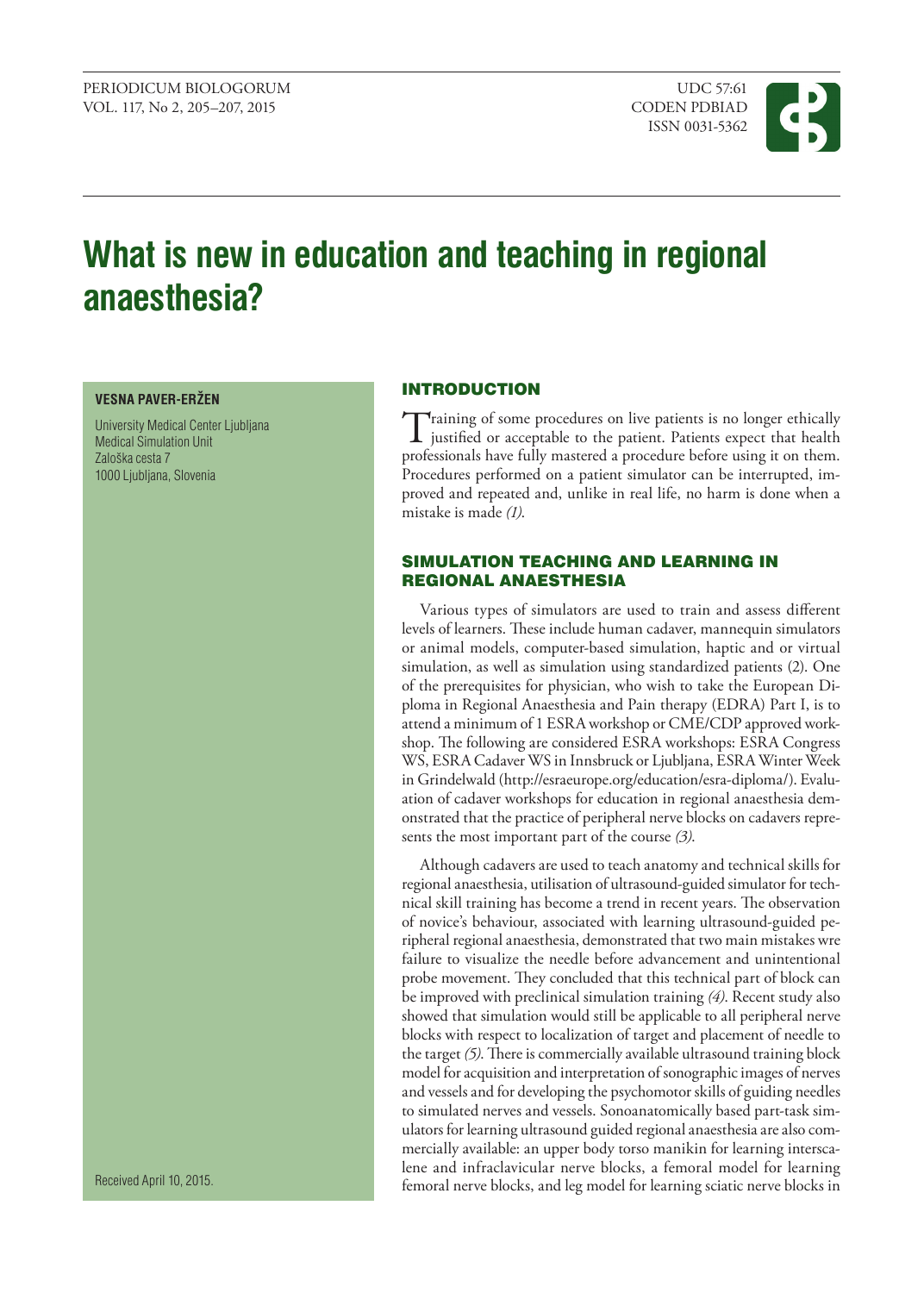the subgluteal and popliteal areas (Blue Phantom Ultrasound Training Models). These simulators were developed to anatomically mimic both surface anatomy and the sonoanatomy present on ultrasound visualization *(6).* Epidural and spinal anaesthesia simulators consist of a torso with synthetic spinal column that includes a ligamentum flavum and a spinal cord within a fluid-filled thecal sac. These trainers can reasonably recreate the touch, feel and consistency of a normal human back and the structures involved in neuroaxial regional techniques. Some models allow ultrasound imaging *(7).* Recommendations for education and training in ultrasound-guided regional anaesthesia by the American Society of Regional Anaesthesia and Pain Medicine as well as the European Society of Regional Anaesthesia and Pain Therapy suggest one method for education is to practice needle insertion techniques using simulators and phantoms *(8).* Increasingly sophisticated regional anaesthesia simulators continue to be developed although the contribution for such models to attainment regional anaesthesia skills remains to be seen *(7).*

For teaching and practicing how to manage critical events associated with peripheral neuroaxial and nerve blocks such as phrenic nerve paralysis with respiratory failure, stellate ganglion block with Horner' s syndrome, tension pneumothorax with cardiovascular collapse, recurrent laryngeal nerve block with hoarseness, central neuroaxial blockade with cardiovascular and respiratory collapse and intravascular injection of local anaesthetic, can be simulated with the high-tech computer controlled manikin. That manikin is specifically designed for training in anaesthesia, respiratory and critical care provides respiratory gas exchange, anaesthesia delivery and patient



**Figure 1.** *Trainee is performing spinal anaesthesia on the part-task trainer. Medical Simulation Unit, University Medical Center Ljubljana.*



**Figure 2.** *Operation theatre in Medical Simulation Unit, University Medical Center Ljubljana.*

monitoring with real physiological clinical monitoring. The trainee can: "talk" to the mannequin and get answers from the operator through a speaker in the mannequin's head. The trainee can check the pupils, which react to light, feel arterial pulses, listen to cardiac and lung sounds, and collect information on heart rate, blood pressure, respiratory rate and oxygen saturation. Medications and fluids can be administered to the simulator, which responds appropriately based on an interaction between the mannequin's current underlying physiology and the dose, pharmacokinetics and pharmacodynamics of the medication. In addition, a number of procedures such as airway management, cricothyroideotomy and chest drain insertion can be performed on the mannequin (HPS Human Patient Simulator, CEA Healthcare).

In the University Medical Centre Ljubljana, Medical Simulation Unit was officially opened on 29th June 2011. It is multidisciplinary skills centre which can deliver a diverse number of training activities to national and international medical practitioners and healthcare workers. The centre has one operating theatre with associated control room, one intensive care unit with associated control room, two briefing – debriefing rooms with e-learning pods, storing space, wardrobe and external training area. Out trainees have the opportunity to train the regional anaesthesia using part-task trainers and management of critical events associated with regional anaesthesia with high-tech computer controlled manikin.

## **CONCLUSION**

Simulation based clinical training is a supplement, not a replacement for traditional training and maintenance of competence. Learning on mistakes is done with no harm for the patients. It has been identified that simulation based clinical training can shorten the learning curve, permit manual skills development before patient